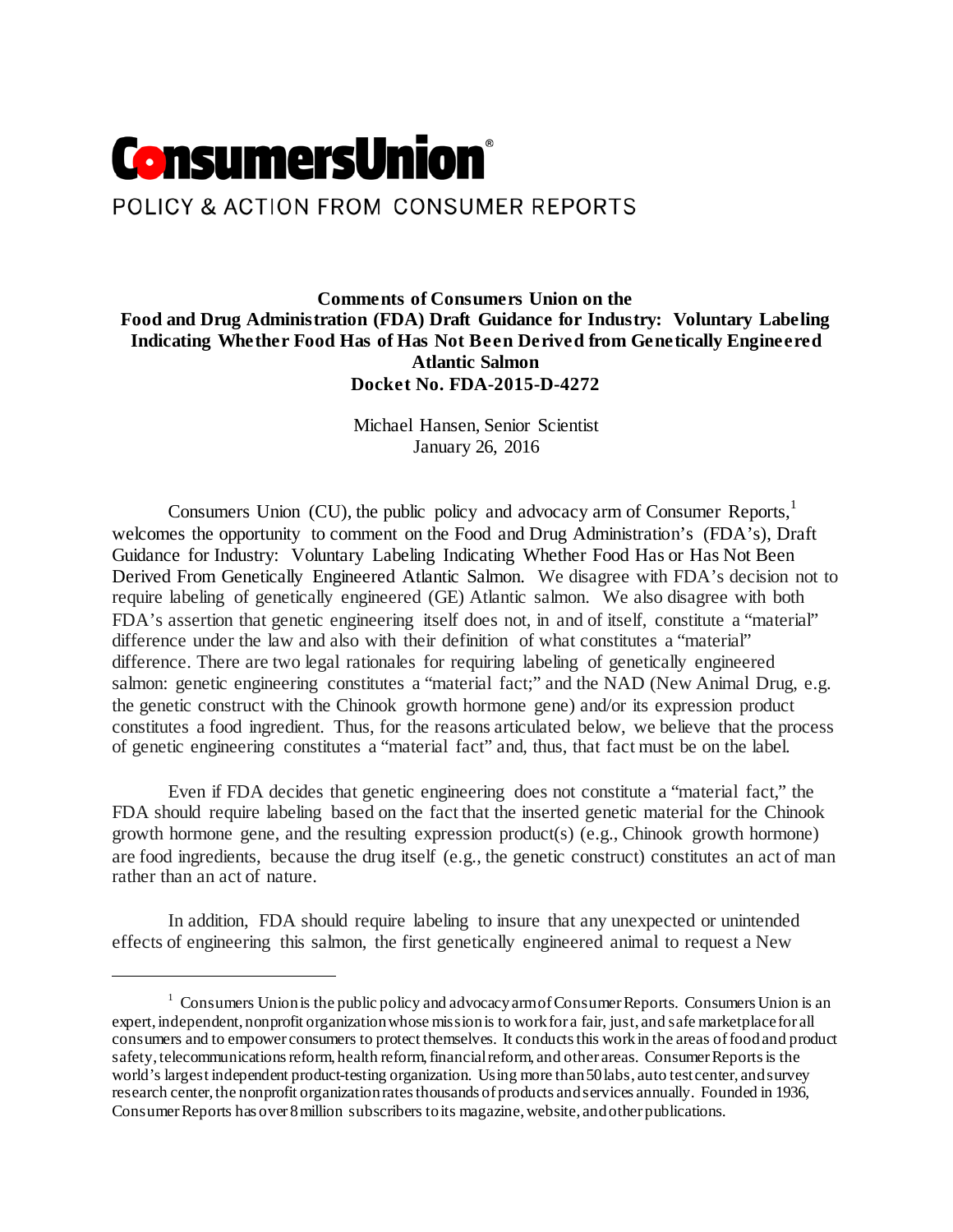Animal Drug Approval, come to FDA attention. Such labeling is authorized by international guidelines developed by the Codex Alimentarius Commission. Recently certain drugs approved by FDA as safe have turned out to have unexpected health effects after they were widely used by consumers. It is essential to label a genetically engineered animal so that any unexpected effects will be recognized and consumer health protected.

Finally, we agree with FDA that the words "genetic engineering," bioengineering," and "bioengineered," can be used to describe the use of "modern biotechnology" in the production of the GE organism, such as the GE Atlantic salmon. We also fully agree with FDA's use of the definition of "modern biotechnology" as defined by the international guidelines developed by the Codex Alimentarius Commission. We strongly disagree with FDA's view that the term "genetic modification" is "a much broader term that encompasses other means of altering the genome of an organism including selective breeding, and lab-based in vitro methods." In fact, for the reason articulated below, we believe that the term "genetic modification," (aka GM or GMO) which is used widely used in the European Union as well as by the media—is synonymous with the use of "modern biotechnology," or "genetic engineering." In other word,  $GE = GMO$ .

### **Detailed comments**

# *"Material fact" analysis*

As FDA points out, the Food, Drug and Cosmetic (FD&C) Act notes that a food is misbranded (and so is prohibited from being marketed) if its labeling is false or misleading. Section 201(n) of FD&C Act states that labeling is misleading if, among other things, "it fails to reveal facts that are **material**" **bold** added. However, the FD&C Act does not define the term "material." The Guidance notes that "Historically, FDA has interpreted the term, within the context of food, to mean information about the attributes of the food itself … [and that] the fact that the animal from which food was obtained was genetically engineered would not be material information with respect to labeling." We disagree with FDA's interpretation of what constitutes "material information." FDA maintains that "material information" refers to "attributes of the food itself," such as a change in nutritional value, organoleptic properties, or functional characteristics, etc. We note that, in the past FDA has required labeling under the "material fact" analysis that did not entail "attributes of the food itself," e.g., a change in nutritional value, organoleptic properties, or functional characteristics. In a final rule that required labeling of irradiated foods, $^2$  $^2$  even though the FDA had ruled that irradiated foods were safe, FDA argued that a "material fact," is information that consumers view as important and that, if such information is not on the label, then the label is considered to be misleading. In the case of labeling of irradiated foods, FDA stated in this final rule on food irradiation that the large number of respondents who asked for labeling of retail products was one factor indicative of the materiality of food irradiation: "*Whether information is material under section 201(n) of the act depends not on the abstract worth of the information but on whether consumers view such information as important and whether the omission of label information may mislead a consumer. The large number of consumer comments requesting retail labeling attest to the* 

l

<span id="page-1-0"></span> $2$  51 Fed. Reg. 13376-88, (April 18, 1986).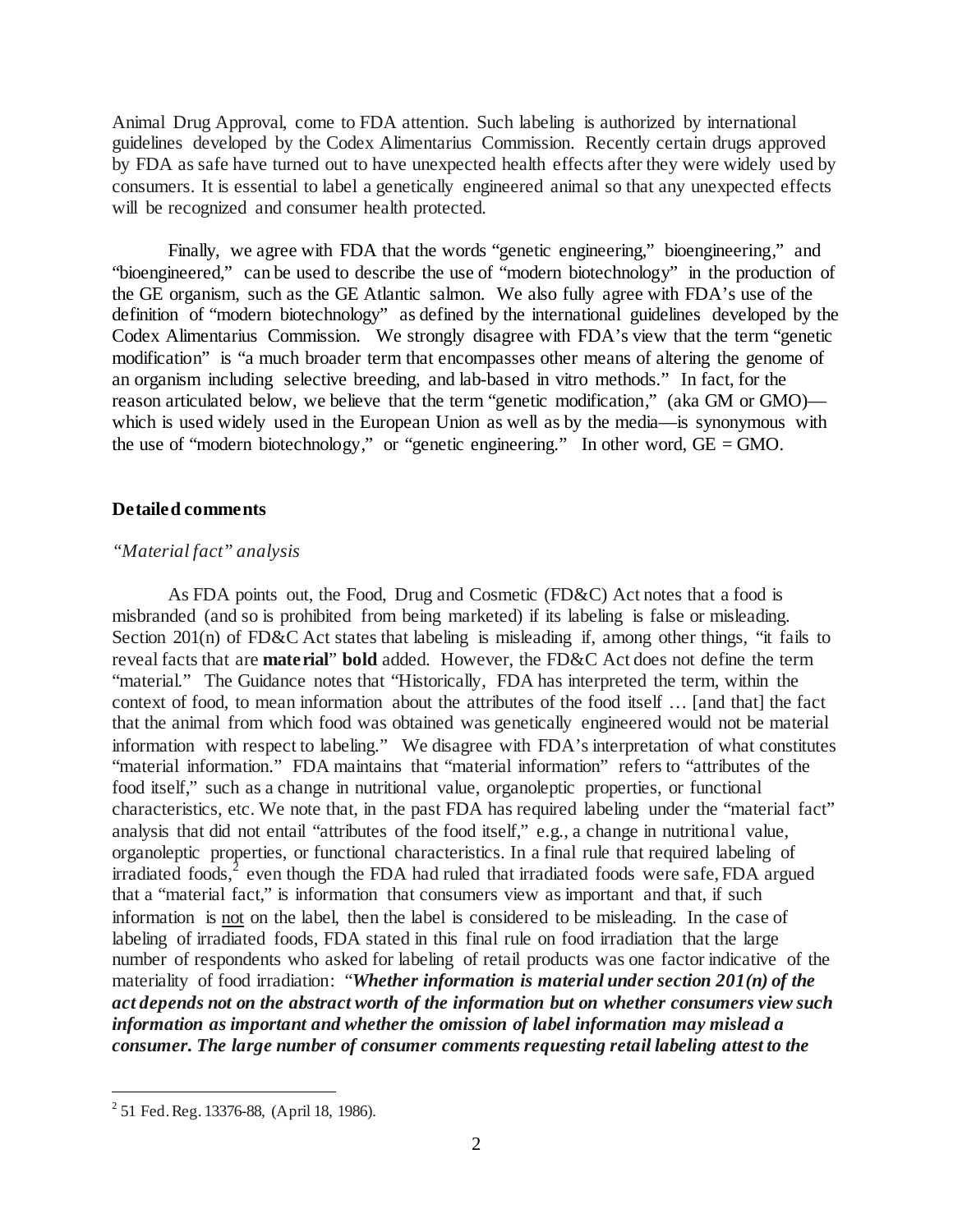*significance placed on such labeling by consumers*" [3](#page-2-0) emphasis added. **Thus, materiality clearly does not always include "some change in nutritional value, organoleptic properties, or functional characteristics.**" In October, 2008, the Consumer Reports National Research Center polled over 1,000 people nationwide on various food labeling issues; some that 95% of consumer polled believed that "food products made from genetically engineered animals should be labeled as such" with 78% strongly agreeing with this statement.<sup>[4](#page-2-1)</sup> This clearly shows consumers overwhelmingly desire food from GE animals to be labeled; in other words, whether an animal has been genetically engineered is a material fact that should be displayed on the label.

FDA has used the material fact rationale to require source labeling for protein hydrolysates. Labeling the source of protein hydrolysates was required because of the concern of vegetarians and observant Jews and Muslims. As the FDA stated, "the food source of a protein hydrolysate is information of material importance for a person who desires to avoid certain foods for religious or cultural reasons."<sup>[5](#page-2-2)</sup> If the FDA can require source labeling of protein hydrolysates for religious and cultural reasons, then it should also label the GE salmon for similar reasons. There are two Native American tribes in the Pacific Northwest, the Karuk, whose diet and culture revolve around salmon. Indeed, salmon have a religious significance for these tribes. These peoples have stated that they do not want to eat genetically engineered salmon and want to know if this sacred fish has been engineered. How can FDA require source labeling of protein hydrolysates for Jews, Muslims, Hindus and Vegetarians, but deny labeling of GE salmon to the Karuk?

In 2007, FDA proposed a revision to their labeling requirements for irradiated foods, such that labeling would only be required on those irradiated foods in which the irradiation has lead to a "material change"—defined as a "change in the organoleptic, nutritional or functional properties"—in the food that is not obvious to the consumer at the point of purchase.<sup>[6](#page-2-3)</sup> Thus, not all irradiated food would be required to be labeled. This proposed revision to the irradiation labeling standard went nowhere. However, this attempted weakening of the food irradiation labeling standard clearly demonstrates that FDA is now trying to narrow the concept of "materiality," so as to avoid the labeling of GE foods.

Food derived from genetically engineered animals should be labeled to address religious, moral, and ethical concerns, as well. People are very concerned about genetically engineering animals, because of a range of ethical issues. Indeed, the National Research Council's (NRC's) 2002 publication, *Animal Biotechnology: Science Based Concerns*, has a chapter that deals, in part, with socioeconomic, cultural, religious, and ethical factors raised by rDNA animals, which contains a box on labeling. As the NRC report noted, "Some religious, spiritual, ethnic, or cultural groups prescribe dietary norms or rules that include foods that are to be avoided. These norms or religious traditions might be violated by genetic engineering of animals used as food.<sup>[7](#page-2-4)</sup> The NRC has realized that the labeling issue is very important to consumers as they point out

 $\overline{a}$ 

<span id="page-2-0"></span> $3$  Pg. 13380 in IBID

<span id="page-2-2"></span>

<span id="page-2-1"></span><sup>&</sup>lt;sup>4</sup> At: http://www.greenerchoices.org/pdf/foodpoll2008.pdf<br>
<sup>5</sup> 56 Fed. Reg. 28592 (June 21, 1991).<br>
<sup>6</sup> 72 Fed. Reg. 16291-16306 (April 4, 2007). At: http://www.fda.gov/ohrms/dockets/98fr/07-1636.htm

<span id="page-2-4"></span><span id="page-2-3"></span><sup>&</sup>lt;sup>7</sup> pg 118 in National Research Council. 2002. *Animal Biotechnology: Science Based Concerns*. National Academy Press, Washington, D.C.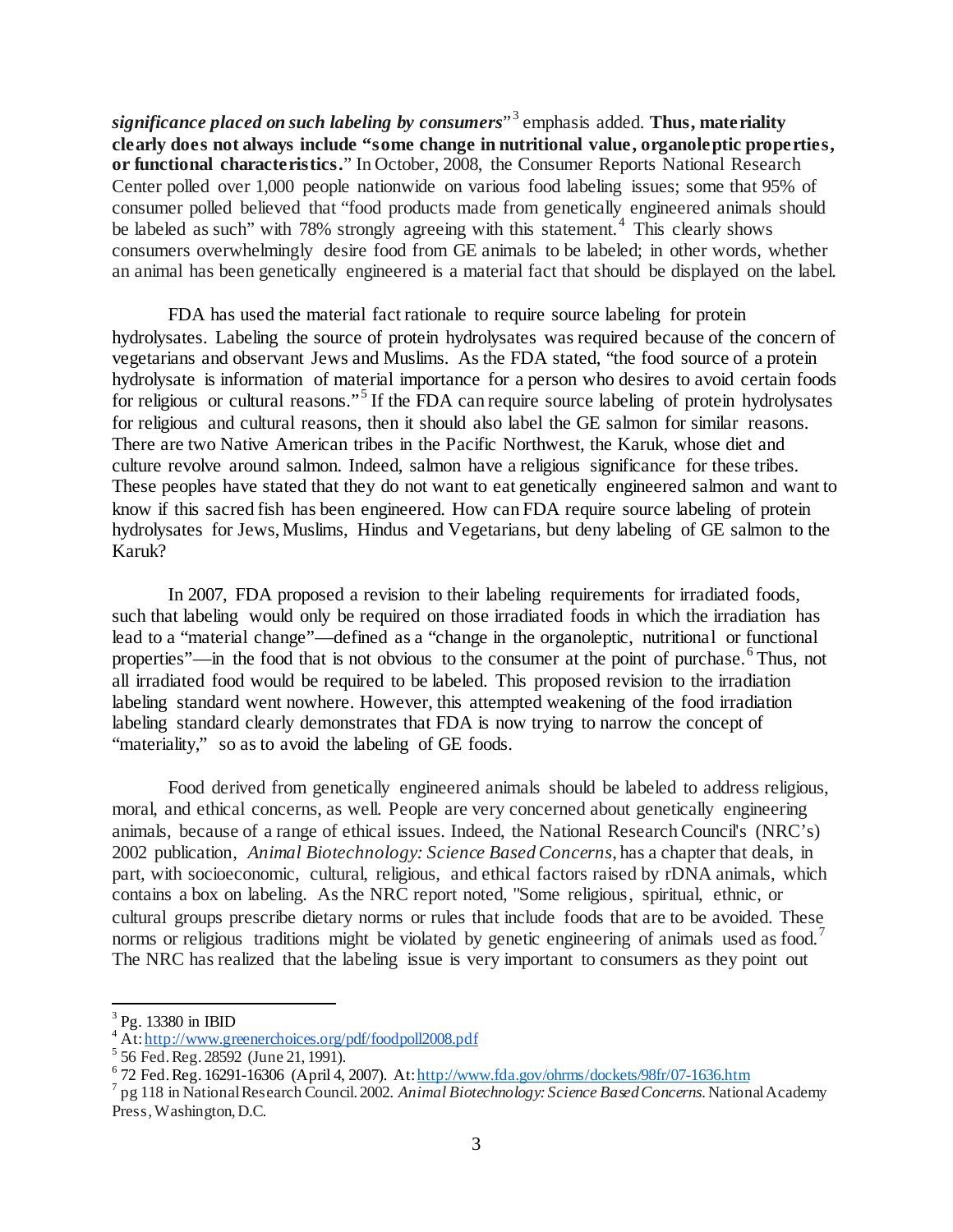"that there reasons--beyond safety or nutrition--for a consumer to want labeling of food derived from genetically plants or animals, including religious, ethical, right-to-know, or simple preference reasons. It could be argued that in the current climate surrounding biotechnology, the fact of genetic engineering is an aspect of the identity of a food derived from a genetically engineered organism. The committee notes, however, that while any one or all of these reasons might provide a legitimate basis in public policy for requiring labeling of biotechnology-derived foods . . . whether they justify labeling is beyond the committee's charge.["8](#page-3-0) **In sum, we believe FDA should admit that the "material fact" entails more. We believe that FDA should use the material fact criterion to require labeling of food derived from genetically engineered animals, including the GE Atlantic salmon.**

# *Food ingredient analysis*

The ingredients labeling provision of the Food Drug and Cosmetic Act (Sec. 403(i)) requires that any food made from two or more ingredients must have a label with the common or usual name of each ingredient. The law defines an ingredient broadly as all "those substances that have been used to manufacture a food." Included in this definition would be all added substances. Added substances are all those substances present in food with the exception of those that are an "inherent natural constituent" but not intrinsically part of the food. Since there is some grey area here, a federal court has ruled that the law distinguishes between substances that are present in the food due to "acts of man" and those present due to "acts of nature;" the former are considered added and therefore subject to labeling while the latter are not (U.S. v. Anderson Seafoods, Inc. 447 F. Supp. 1151, [ND Fla 1978]). This distinction is important because the law requires a higher safety standard for substances present by reason of "acts of man." As the court pointed out, "[I]f a coffee processor subjects coffee to a process in which the naturally occurring caffeine is removed and later replaced with an equal amount of identical caffeine, it seems clear that Congress would have the stricter health standard apply" (Anderson).

Given this logic, we feel all genetic material moved into an animal via genetic engineering techniques, and any expression products from the genes, should be considered added and therefore, treated as an ingredient. Take the GE Atlantic salmon engineered to increase growth rate, for example. The genetic construct inserted in the GE Salmon consists of a Chinook growth hormone gene, a promoter sequence from the Ocean pout and a small stretch of the PUC plasmid. This genetic construct was added to the Atlantic salmon by an "act of man," as the genetic construct does not exist, and could not exist, in nature. Obviously, the process whereby these different genetic materials were spliced together to form a single stretch of DNA was an act of man. Even though some might argue that the Chinook growth hormone is "natural," the process by which it is added to the Atlantic salmon renders it an "act of man" in the same way that the caffeine artificially added to a coffee bean is considered added, while the naturally occurring caffeine is not.

In our view, the added genetic material, as well as the expression products, should be considered as ingredients. In a commonsensical consumer understanding of the word ingredient, something that contains genetic material from at least two dissimilar sources contains at least two

l

<span id="page-3-0"></span><sup>8</sup> Pg 118, Ibid.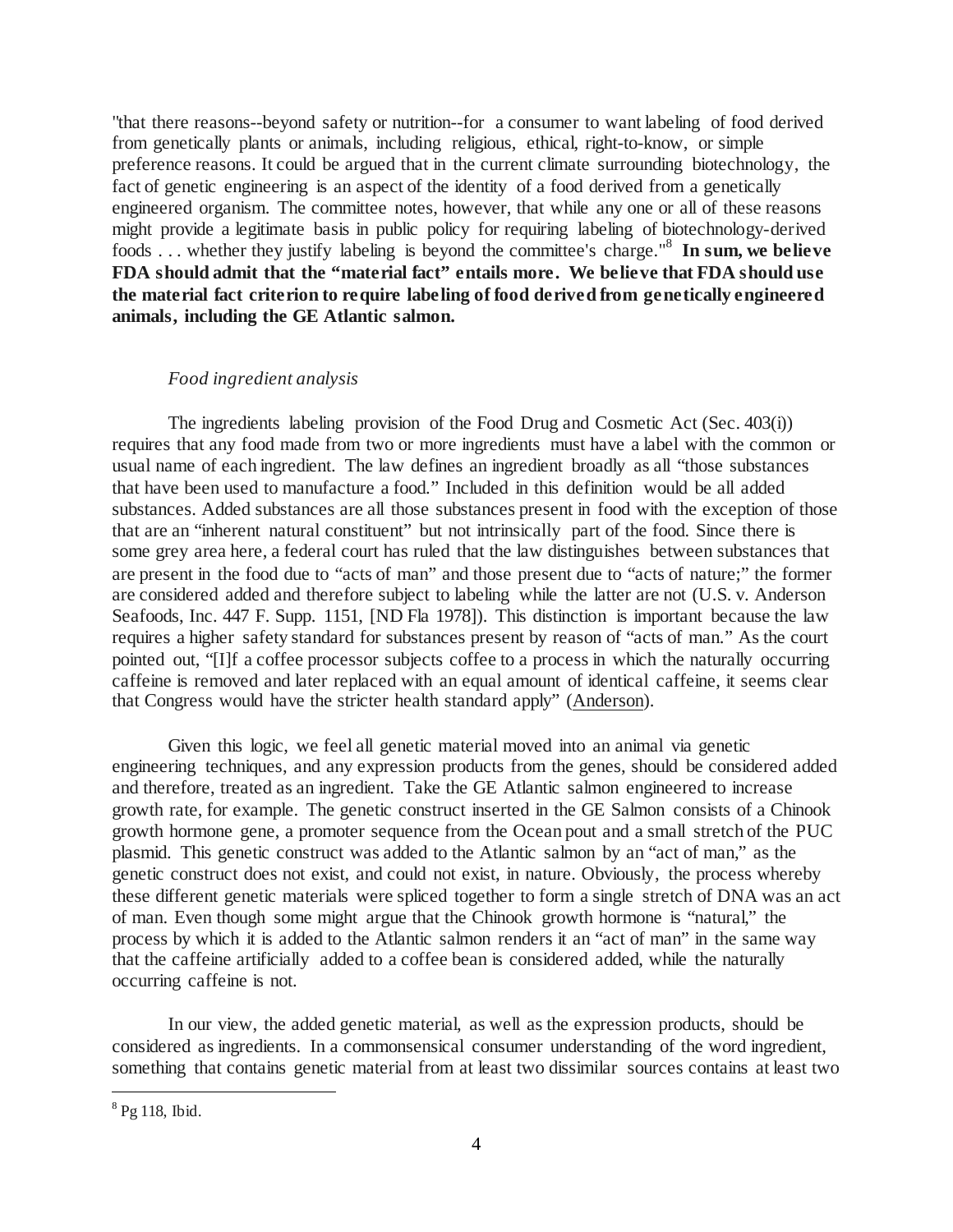ingredients. By "dissimilar sources" we mean simply sources such as Chinook salmon, Ocean pout, and *E. coli*, have a breeding barrier between them that is not already breached by traditional breeding.

### *Labeling as risk management measure to deal with scientific uncertainty*

**We also believe that FDA should require labeling for food derived from GE animals as a risk management measure to deal with scientific uncertainty and to track any potential unexpected adverse health effects associated with consumption of GE Atlantic salmon**. This would be consistent with the recommendations developed by the Codex Alimentarius Ad Hoc Intergovernmental Task Force on Foods Derived from Modern Biotechnology and adopted by the Codex Alimentarius Commission in 2003. The *Principles for the Risk Analysis of Foods Derived from Modern Biotechnology*(CAC/GL 44-2003)<sup>[9](#page-4-0)</sup> clearly state that labeling can be used as a risk management option to deal with scientific uncertainties associated with the risk assessment of GE foods: "18. Risk managers should take into account the uncertainties in the risk assessment and implement appropriate measures to manage these uncertainties. 19. Risk management measures may include, as appropriate, food labeling, conditions for market approval and post-market monitoring" (pars 18, 19 in CAC/GL 44-2003).

Significant scientific uncertainty exists in the risk analysis of foods derived from GE/GM, and this is recognized in the Codex. In fact, the *Guideline for the Conduct of Food Safety Assessment of Foods Derived from Recombinant-DNA Animals* has a whole section on unintended effects which clearly states that they can have an unintended effect on human health: "*Unintended effects due to genetic modification may be subdivided into two groups: those that are "predictable" and those that are "unexpected" . . . A variety of data and information are necessary to assess unintended effects because no individual test can detect all possible unintended effects or identify, with certainty, those relevant to human health.*" italics added (paras 17 and 18, CAG/GL 68-2008). Furthermore, this section recognizes that the unintended effects could also be caused by changes in genes are expressed at the molecular level and how the gene products are processed: "Molecular biological and biochemical techniques (that) can also be used to analyse potential changes at the level of gene transcription and message translation that could lead to unintended effects" (para 16, CAG/GL 45-2003).

It is clear from the data on the AquaAdvantage genetically engineered salmon that, at present, there is significant uncertainty as to its possibly increased potential to cause allergic reactions, as well as data suggesting that its nutritional profile is different in terms of omega-3 and omega-6 fatty acids, something very important to health.<sup>[10](#page-4-1)</sup> However it is essential to require labeling of these salmon to be able to detect unexpected or unintended effects where FDA may not even have requested safety data. If the genetically engineered salmon caused an unexpected allergic reaction, or other adverse health effect, a consumer would have no way of linking their reaction to the salmon if it was not labeled, and FDA would have no way of learning of it. A consumer might eat conventional farmed salmon one week, and have no reaction, and eat the engineered salmon the next week and have a reaction, but would never attribute the reaction to the engineered salmon because it would carry no special label, and would appear to be just like

<span id="page-4-0"></span><sup>&</sup>lt;sup>9</sup> Available at: http://www.codexalimentarius.org/standards/list-of-standards/

<span id="page-4-1"></span><sup>10</sup> See:<http://consumersunion.org/wp-content/uploads/2013/02/CU-comments-GE-salmon-0910.pdf>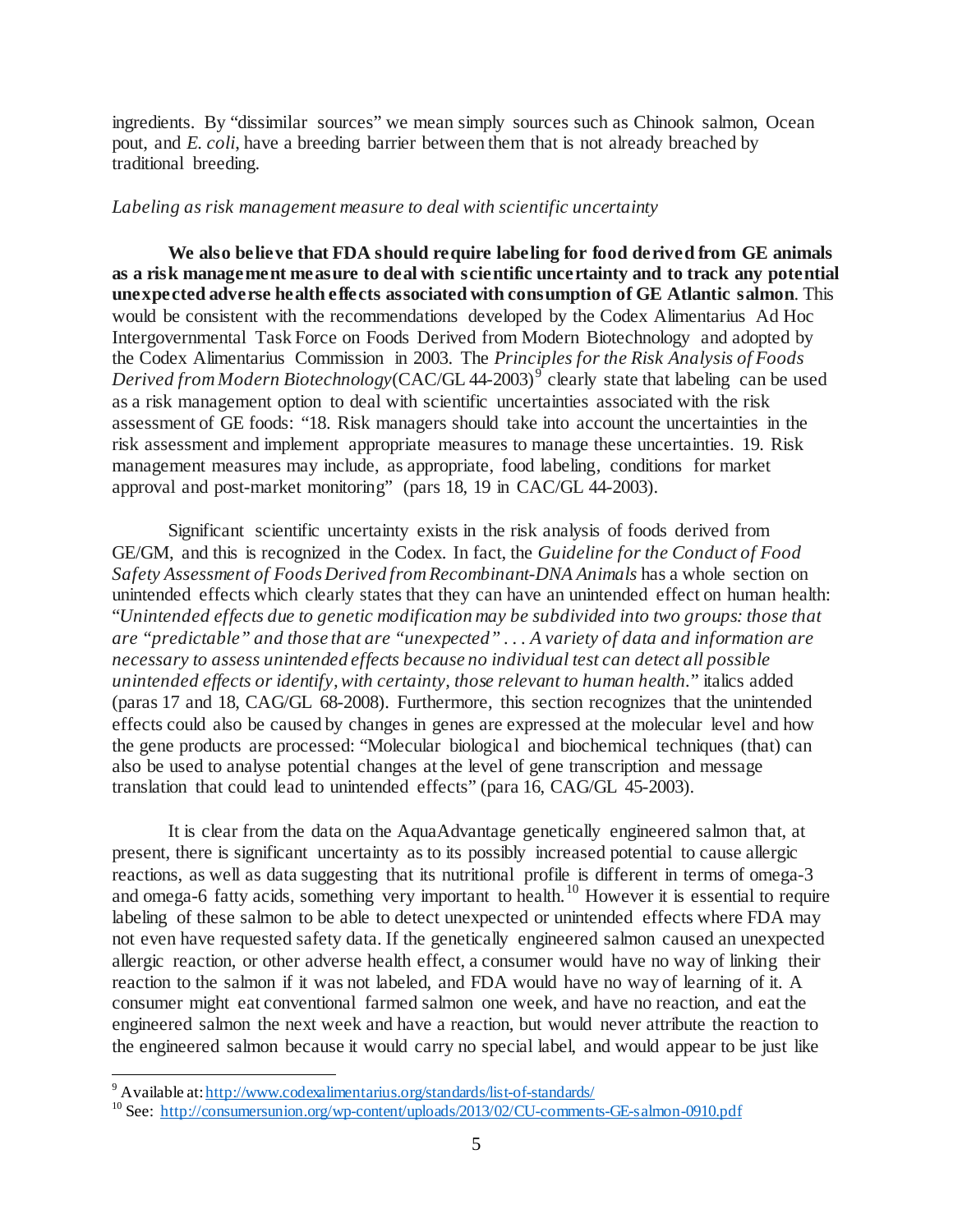the conventional salmon that the consumer had eaten without incident many times before. Thus adverse effects would occur but never be recorded, while unnecessary illnesses and possibly even deaths might be occurring.

In this regard we also urge FDA to consider the history of certain medications that were approved based on clinical trials but when widely used by consumers turned out to have caused hundreds of thousands of heart attacks. It is clear that an adverse effect may not show up until a drug is used by a large population. In order to be able to track unexpected effects with genetically engineered salmon, we strongly urge FDA to require labeling as a post marketing risk management measure, as recommended by Codex guidelines.

# *Genetic modification is synonymous with genetic engineering*

We agree with FDA that the words "genetic engineering," bioengineering," and "bioengineered," can all be used to describe the use of "modern biotechnology" in the production of the GE organism, such as the GE Atlantic salmon. We strongly support the FDA's use of the definition of "modern biotechnology" as defined by the Principles for Risk Analysis of Foods Derived From Modern Biotechnology (CAC/GL 44, 2003) developed by the Codex Alimentarius Commission.[11](#page-5-0) Documents/standards developed by the Codex Alimentarius Commission are referenced by the World Trade Organization in trade disputes involving foods, they constitute a globally accepted standard. In addition, the term "modern biotechnology" defined by Codex Alimentarius is also the same as the definition used by the Cartagena Biosafety Protocol under the Convention on Biological Diversity, clearly showing it to be a globally accepted standard. We commend FDA for using this definition.

We strongly disagree with FDA's view that the term "genetic modification" is "a much broader term [than modern biotechnology] that encompasses other means of altering the genome of an organism including selective breeding, and lab-based in vitro methods." In fact, we believe that the terms "genetic modification" and "genetic engineering" are synonymous. European countries having been using the term genetic modification since 1990. As noted in a 1990 Directive of the European Communities on the deliberate release into the environment of genetically modified organisms (GMOs), the term " 'genetically modified organism (GMO)' means an organism in which the genetic material has been altered in a way that does not occur naturally by mating and/ or natural recombination. Within the terms of this definition: i) genetic modification occurs at least through the use of the techniques listed through the use of the techniques in Annex I A Part 1; ii) the techniques listed in Annex I A, Part 2 are not considered to result in genetic modification<sup>", [12](#page-5-1)</sup> This EU definition, as well as the techniques listed in Annex 1 A, are basically synonomus with the definition of "modern biotechnology" as adopted by Codex Alimentarius Commission. In addition, Wikipedia notes that "a genetically modified organism (GMO) is any organism whose genetic material has been altered through genetic

<sup>&</sup>lt;sup>11</sup> At: http://codexalimentarius.net/download/standards/10007/CXG 044e.pdf

<span id="page-5-1"></span><span id="page-5-0"></span> $12$  Pg. 2 in European Communities. 1990. COUNCIL DIRECTIVE of 23 April 1990 on the deliberate release into the environment of genetically modified organisms. 90/220/EEC. *Official Journal of the European Communities*, No. L 117/15. At[: http://eur-lex.europa.eu/legal-content/EN/TXT/PDF/?uri=CELEX:31990L0220&from=EN](http://eur-lex.europa.eu/legal-content/EN/TXT/PDF/?uri=CELEX:31990L0220&from=EN)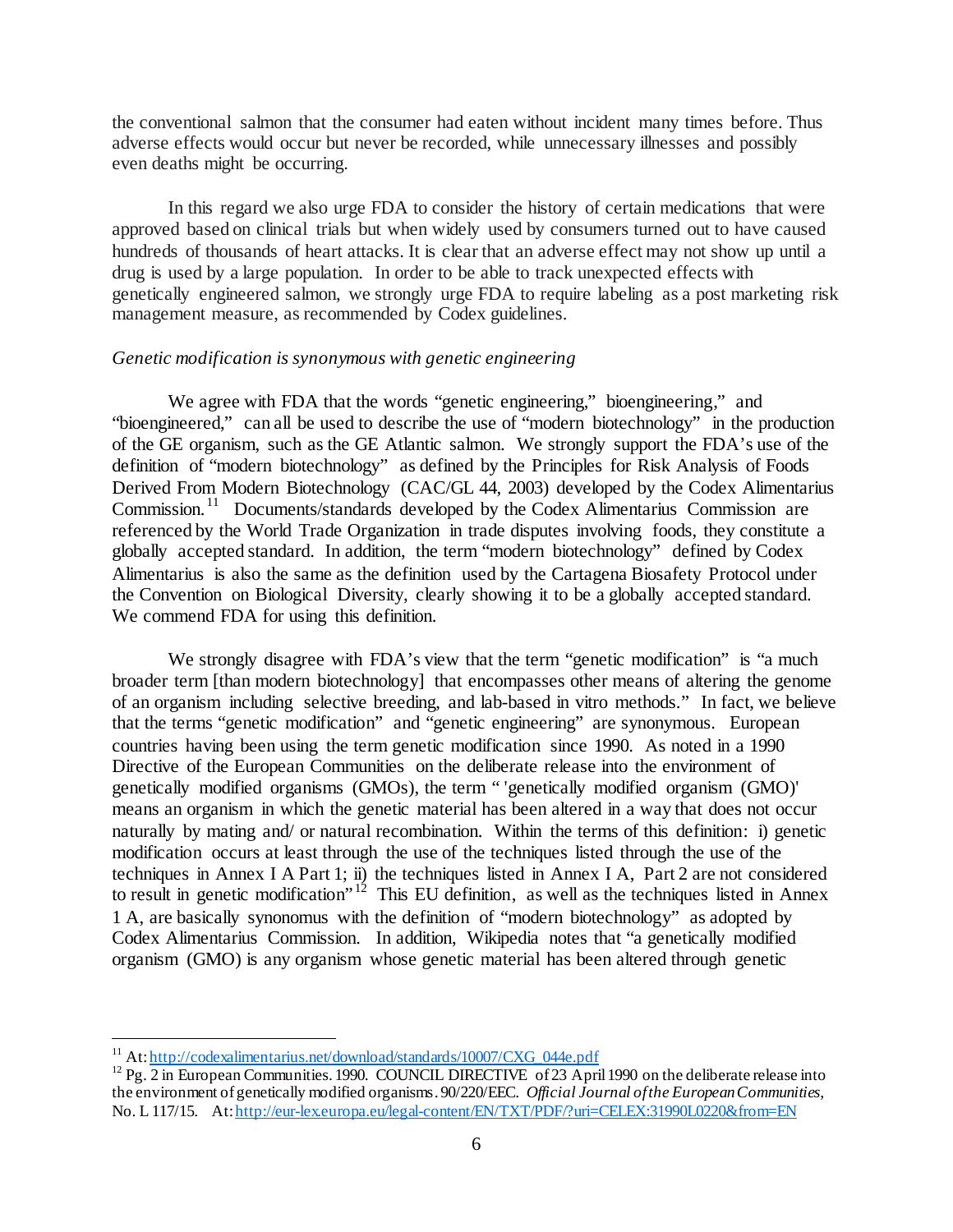engineering techniques."<sup>[13](#page-6-0)</sup> Thus, since at least 1990, the terms genetic modification (GM) and GMO has been used as synonyms for genetic engineering. Most of the media that have reported on this topic have used the term GM and GMO since that was the wording used in the European Union and by most of the non-governmental organizations that have worked labeling and regulation of genetically engineered organisms. We consequently feel that FDA is wrong is stating that "[g]enetic engineering is thus a subset of genetic modification." On the contrary, we believe "genetic modification" is synonymous with the terms "modern biotechnology" and "genetic engineering." In other word, GE = GM/ GMO. Consequently, we feel that FDA should allow the use of the label "Non-GMO" for salmon that have not been genetically engineered, and not require a longer informational statement, such as "not genetically modified through the use of modern biotechnology." Thus, while we commend FDA for saying that they do not intend to take enforcement action against a labelling using the acronym "GMO" in a statement indicating that the product was or was not produced using modern biotechnology, we also urge FDA not to take enforcement action for the use of the terms "non-GMO salmon" or "GMO salmon" without the longer informational statement.

# **Conclusion**

 $\overline{a}$ 

In summary, for the reason discussed above, we do not agree with FDA's decision not to require labeling of GE Atlantic salmon. We believe that the process of genetic engineering constitutes a "material fact" and, thus, that fact must be on the label. Furthermore, we disagree with FDA that "genetic engineering" is a subset of "genetic modification." In fact, we believe that genetic engineering and genetic modifications are synonyms. Thus, manufacturers and retailers should be allowed to label their products derived from Atlantic salmon that have not been genetically engineered as "Non-GMO" or "from non-GMO salmon" and not be required to have a longer explanatory statement such as

Thank you for your consideration of our comments.

Respectfully submitted,

Michael Huser

Michael Hansen, Ph.D. Senior Scientist Consumers Union

<span id="page-6-0"></span><sup>&</sup>lt;sup>13</sup> Wikipedia. Genetically Modified Organism. Accessed January 21, 2016. At: [https://en.wikipedia.org/wiki/Genetically\\_modified\\_organism](https://en.wikipedia.org/wiki/Genetically_modified_organism)